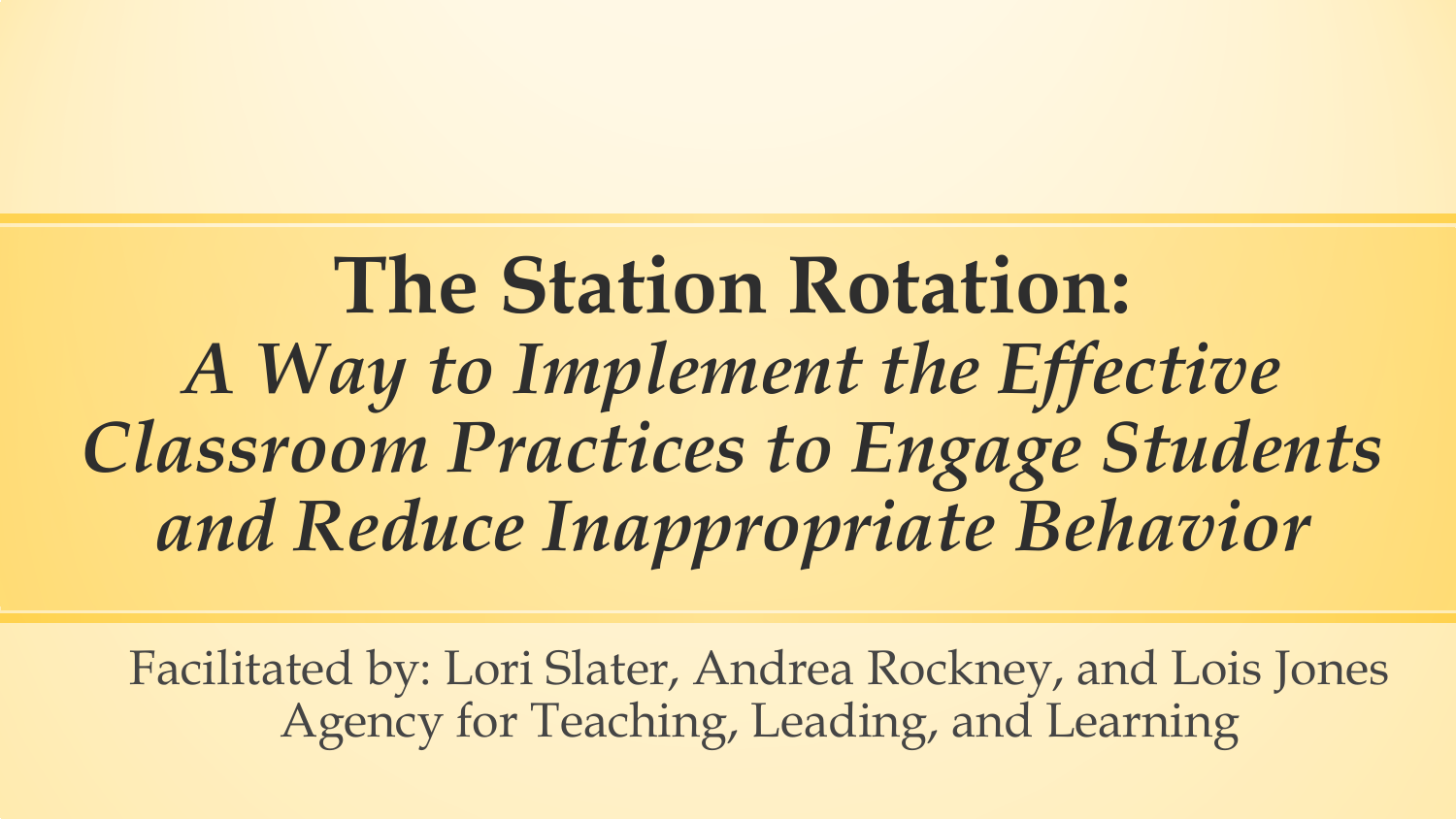# **Working Agreements**

#### **Be Respectful**

- Participate Actively (e.g., discussions, activities, active listening, present for entire training)
- Take care of personal needs with minimal disruption (e.g., restroom, breaks, personal texts/calls)

#### **Be Responsible**

- Begin on time and end on time
- Support others by reducing distractions (e.g., technology, side conversations)

### **Be a Problem Solver**

- Follow the decision making process
- Work toward consensus and support decisions of the group
- Ask clarifying questions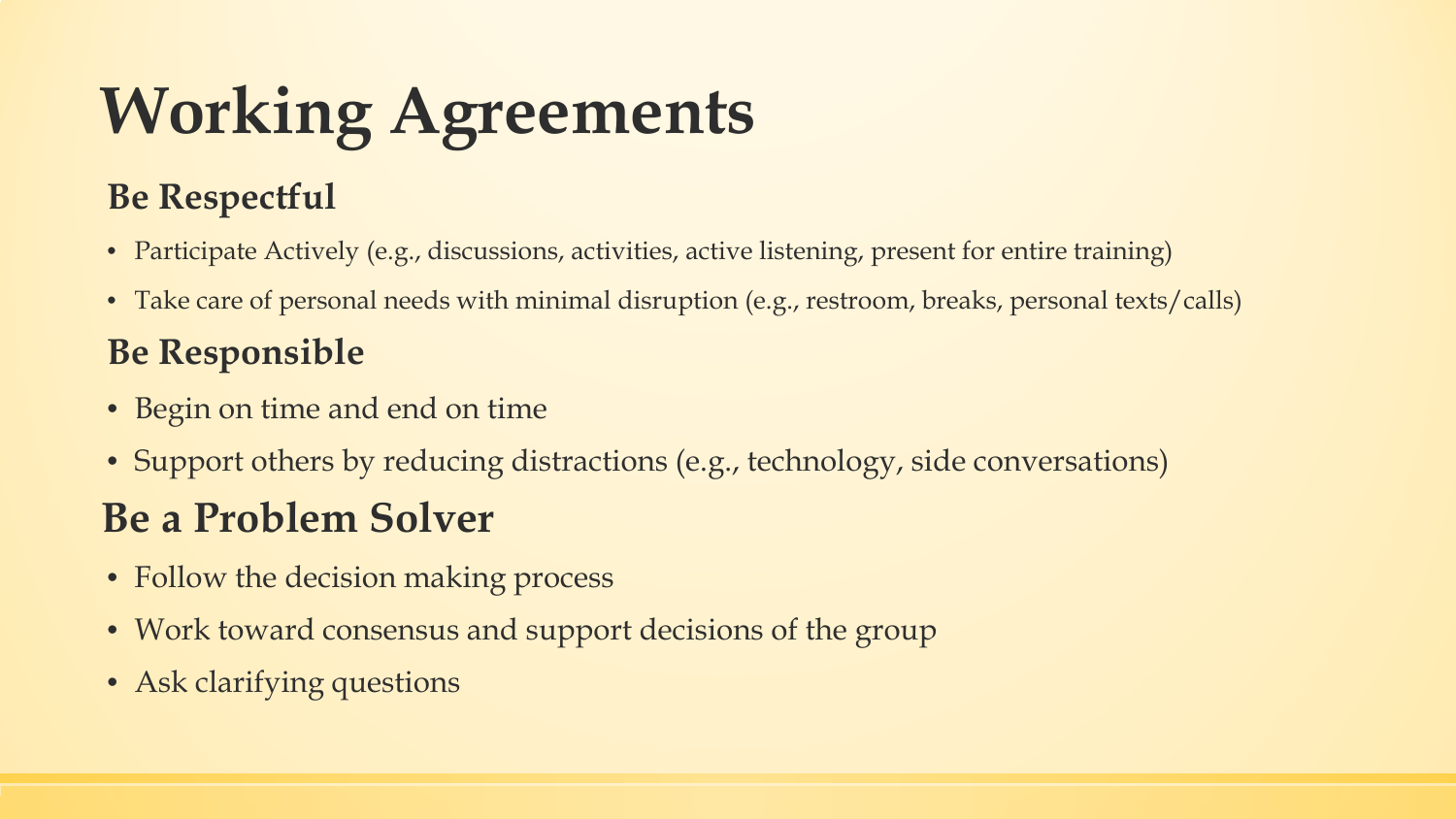# **Attention Signal**

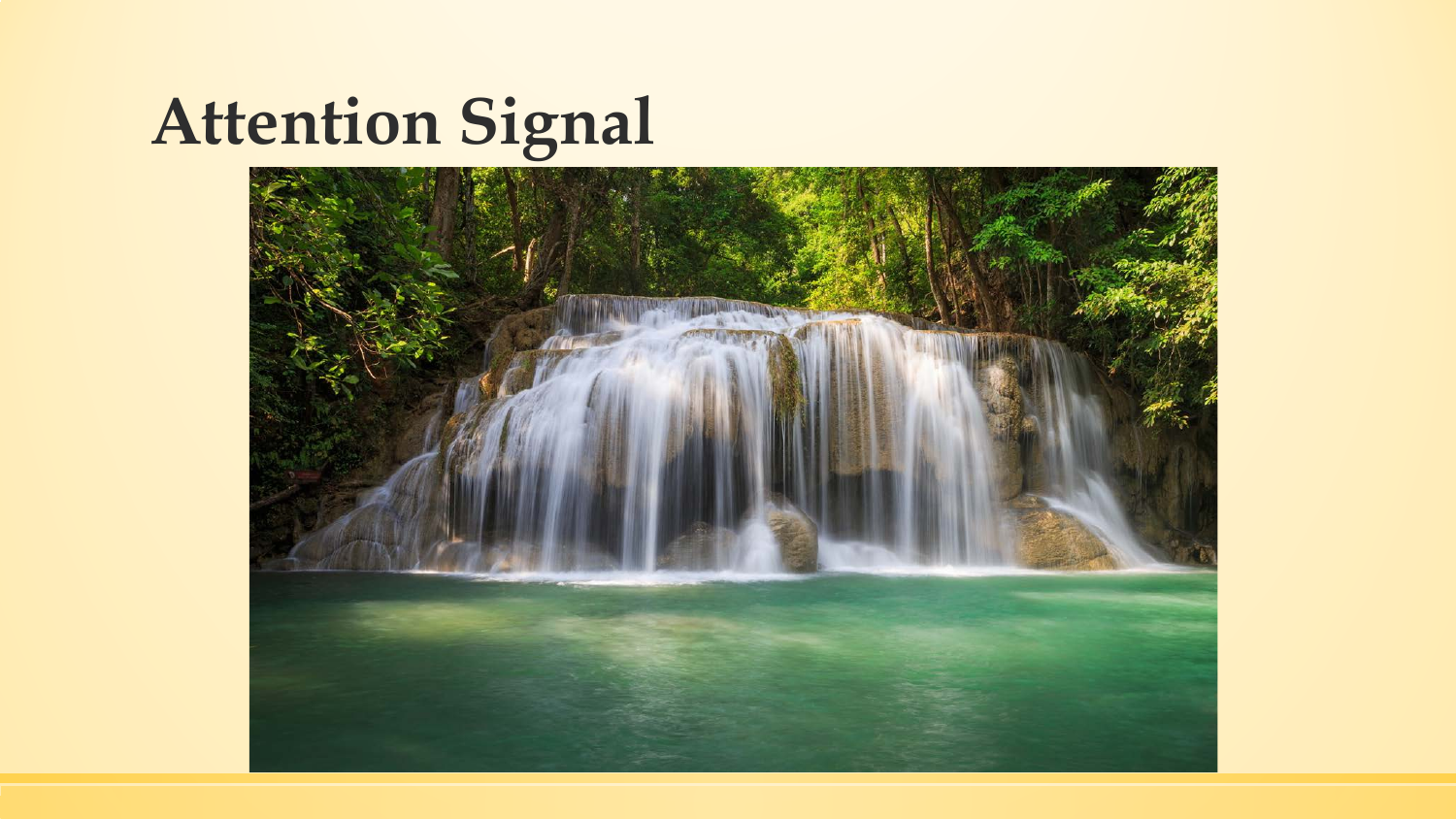## **Session Outcomes**

- Identify ways to use learning stations in the classroom to increase student choice as an effective classroom practice for reducing inappropriate behavior.
- Gain a better understanding of how to plan and establish a system for the use of learning stations in the classroom to improve student engagement in order to reduce inappropriate behavior.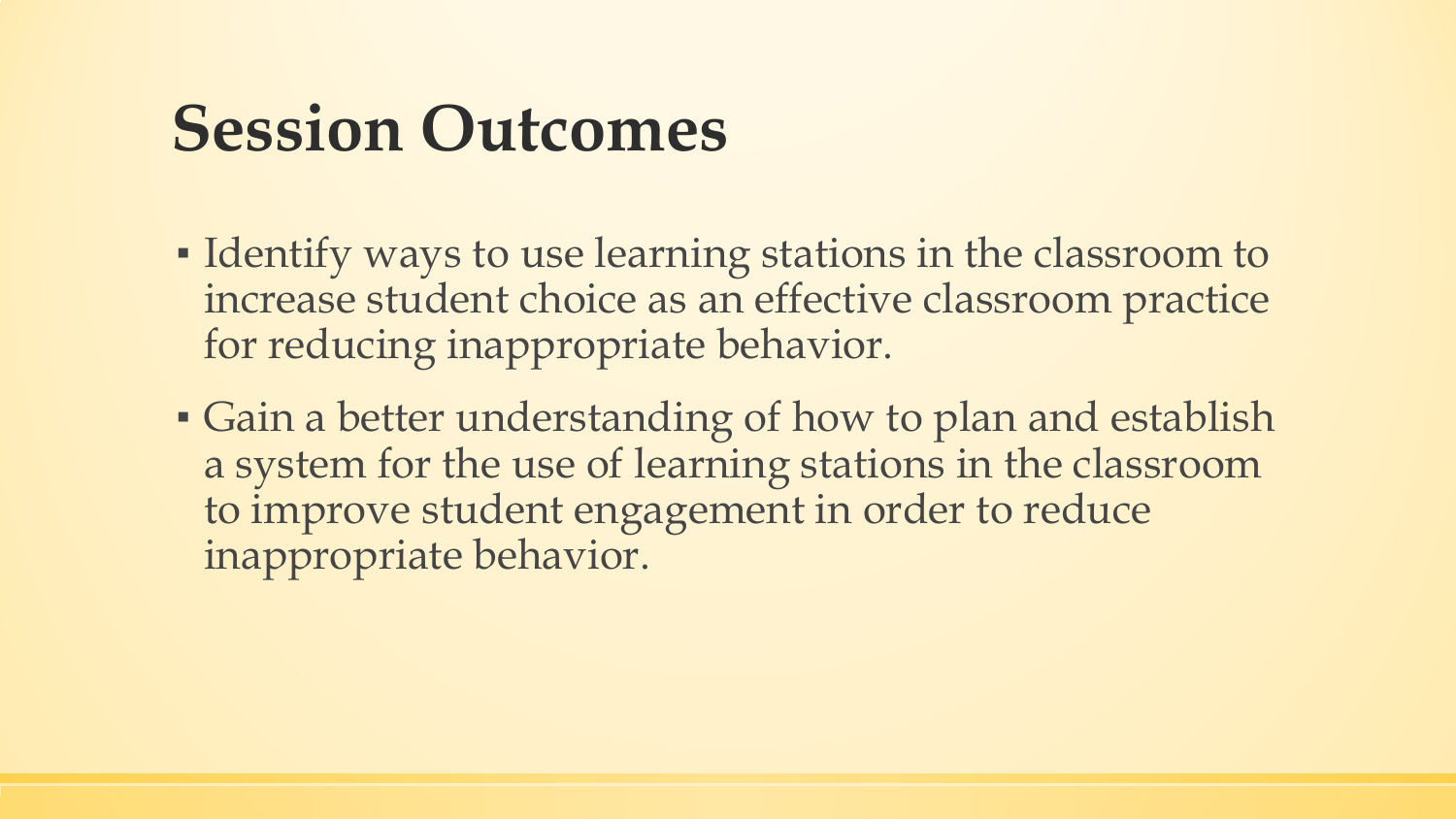## **Eight Classroom Practices**

- 1. Classroom Expectations and Rules
- 2. Classroom Procedures and Routines
- 
- 3. Encouraging Expected Behavior in the Classroom
- 4. Discouraging Inappropriate Behavior in the Classroom
- 5. Active Supervision
- 6. Multiple Opportunities to Respond
- 7. Activity Sequencing and Choice
- 8. Task Difficulty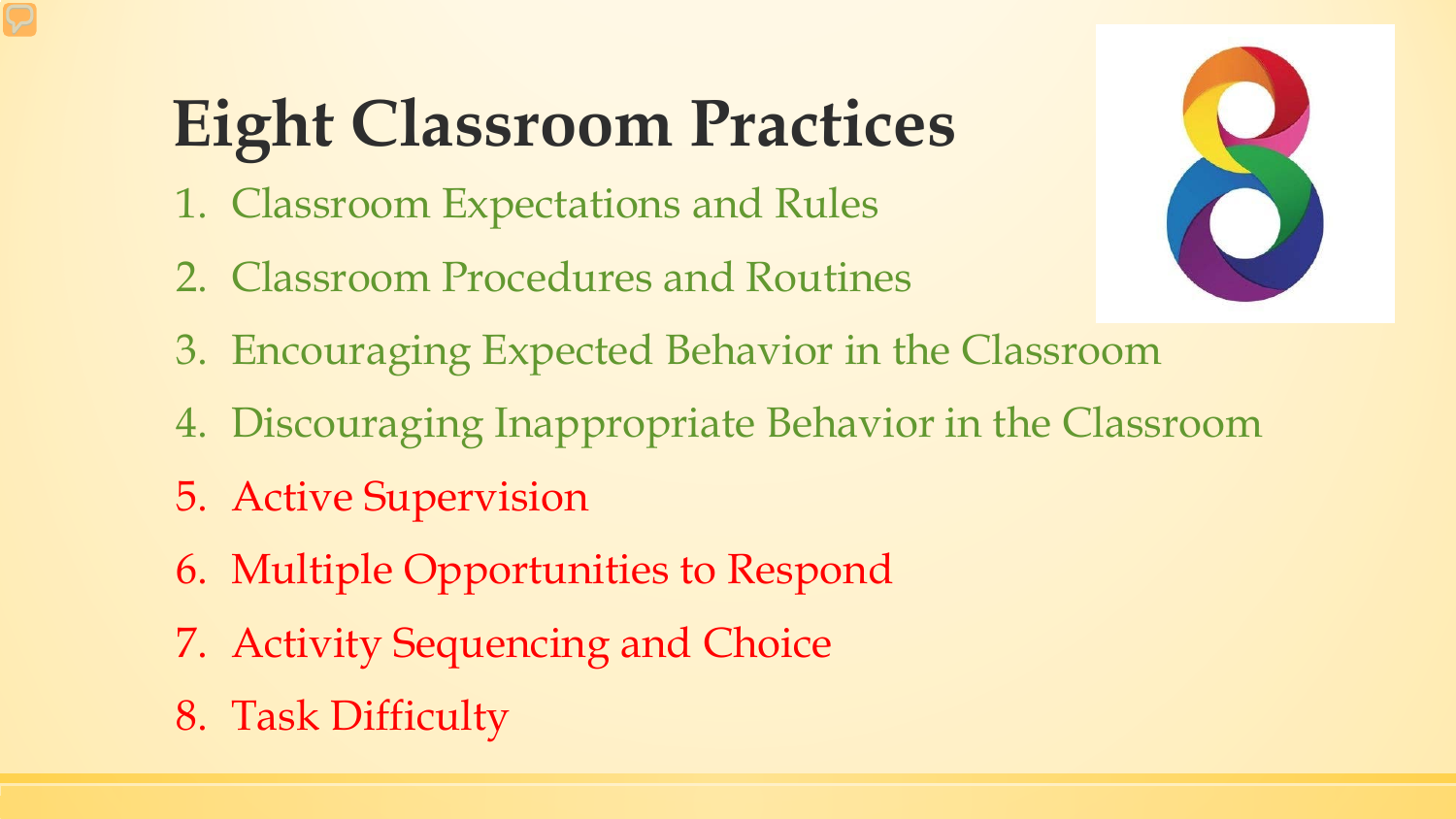## **Behavior Basics**

- Human behavior is *functional*
	- **E** Behavior serves a purpose



- Results/consequences of a behavior affect future occurrences of that behavior
- Human behavior is *predictable*
	- Environmental conditions can set up, set off, or maintain appropriate or inappropriate behavior
- Human behavior is *changeable*
	- Understanding the predictors, consequences and function of problem behavior is key for designing effective interventions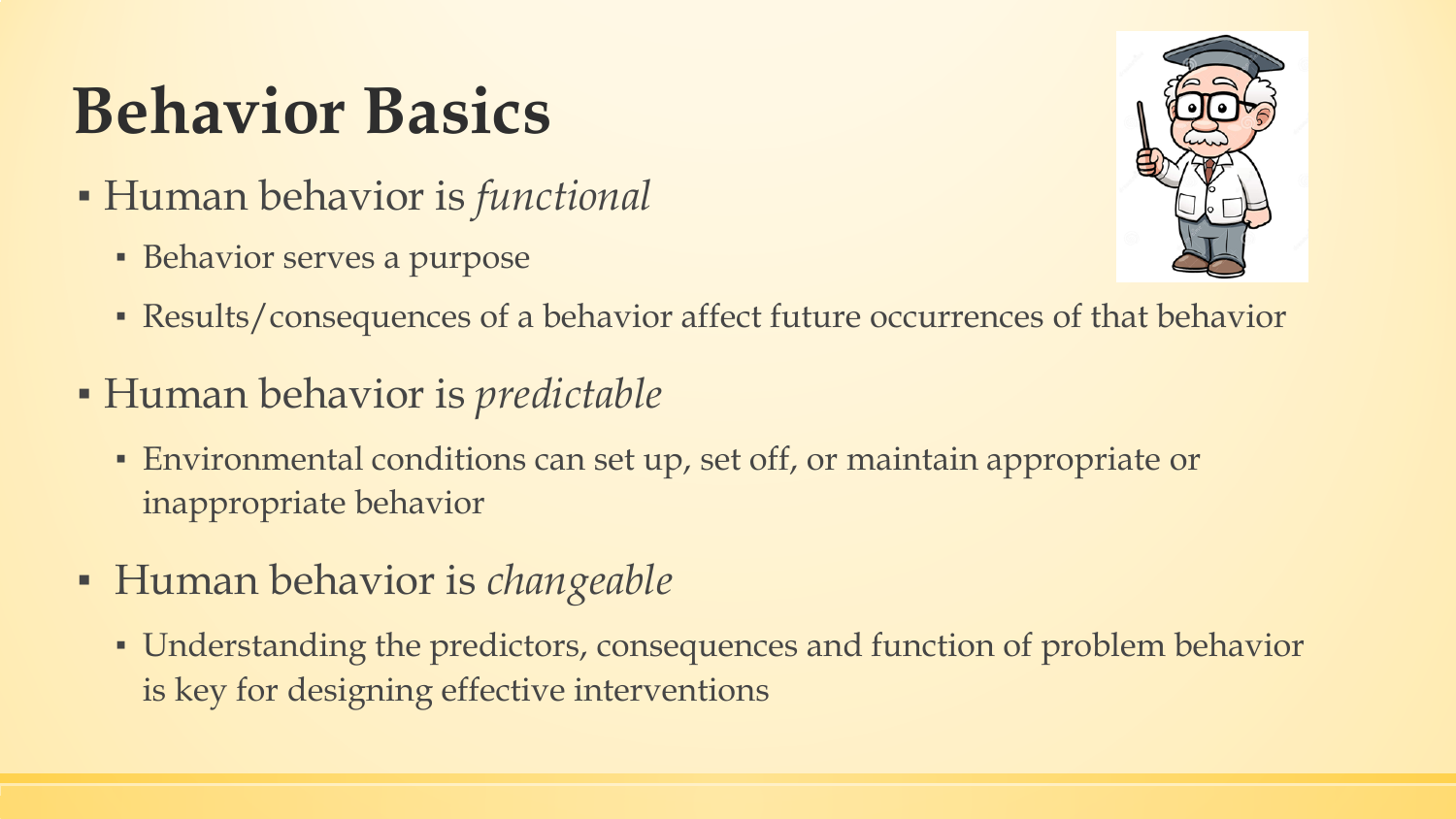



### **Behavior is Functional Not GOOD or BAD**

- Functional: It pays off for the student in some way… so he/she will do it again
- Adults may see the behavior as being "good" or "bad", but the student does it because it is effective; it works for him/her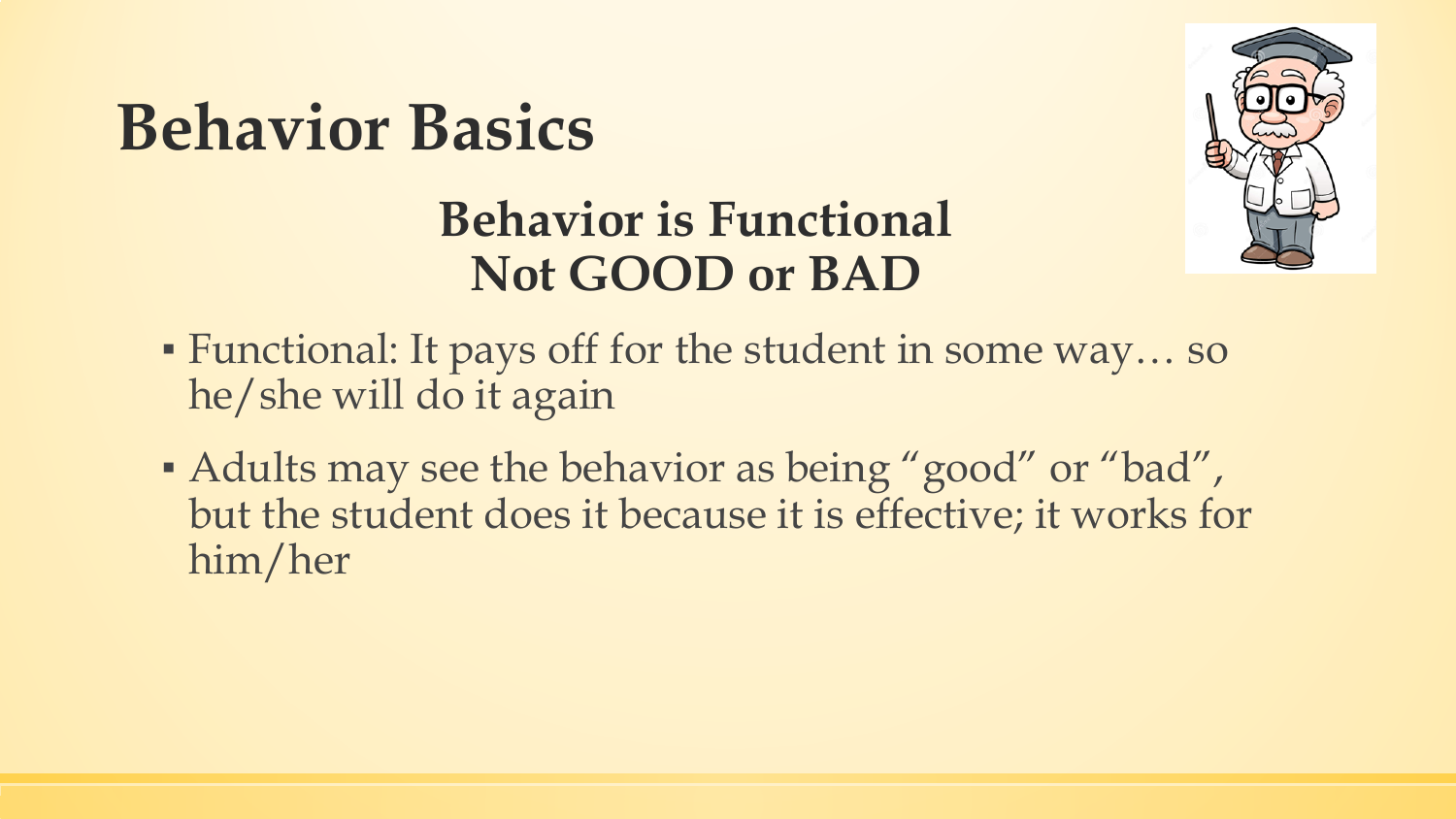## **Interesting Facts**



- Boys make up over three-fourths of school discipline referrals.
- Boys are several times more likely to be expelled from preschool.
- Close to 80% of students on Ritalin are boys.
- 80% of children from ages 10-19 who commit suicide are boys.
- Boys receive two-thirds of the Ds and Fs on school report cards.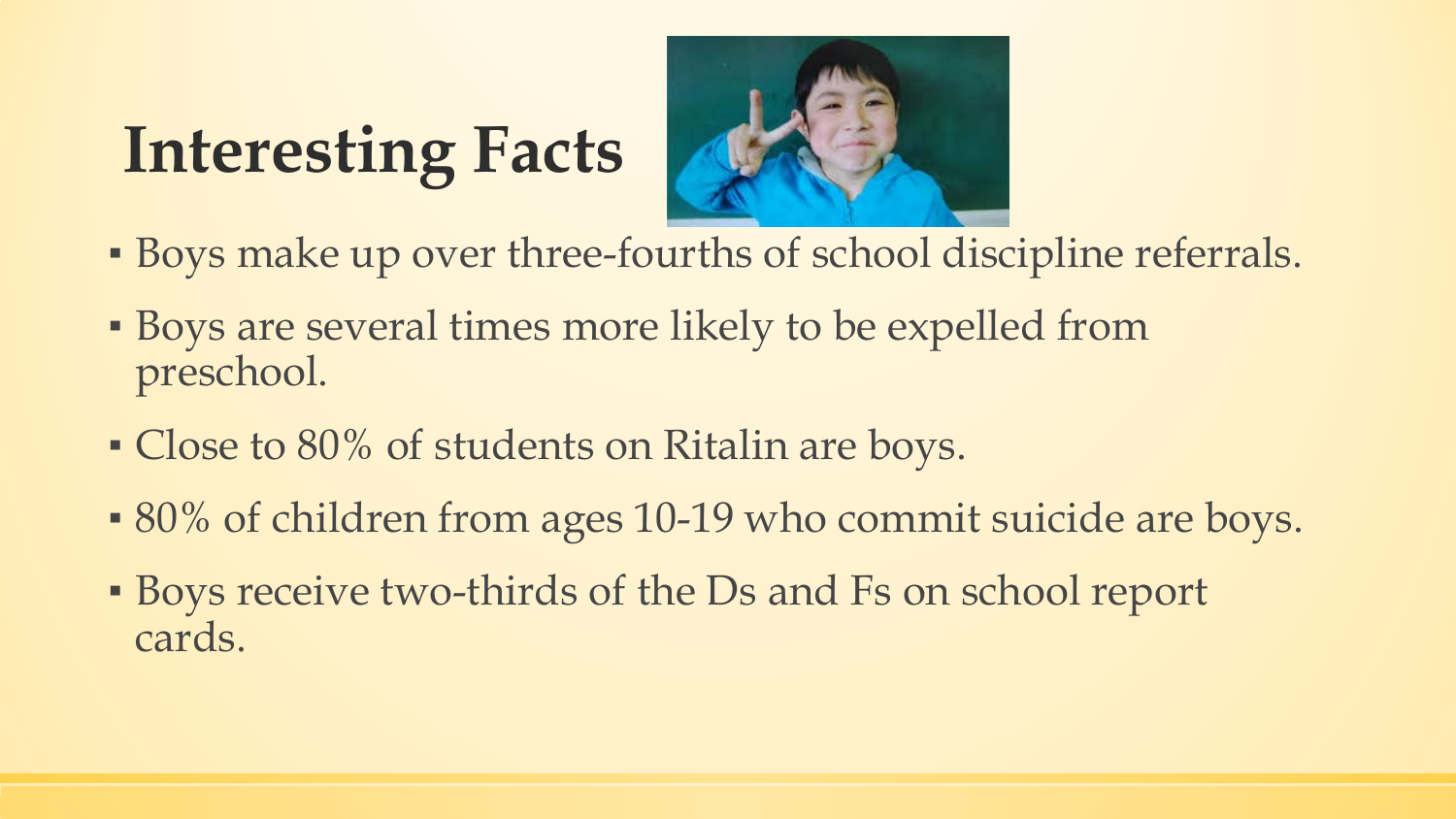## **Classroom Expectations and Rules Classroom Procedures and Routines**

### *Moving from chaos to order and clarity*

- Establish clear expectations (behavior & attitudes) of what will happen at each station/center.
- Model procedures and routines at each.
	- How do they rotate?
	- What materials will be needed?
	- What do they do if they need help?
	- How long will they be there?
- **Allow students adequate time to practice.**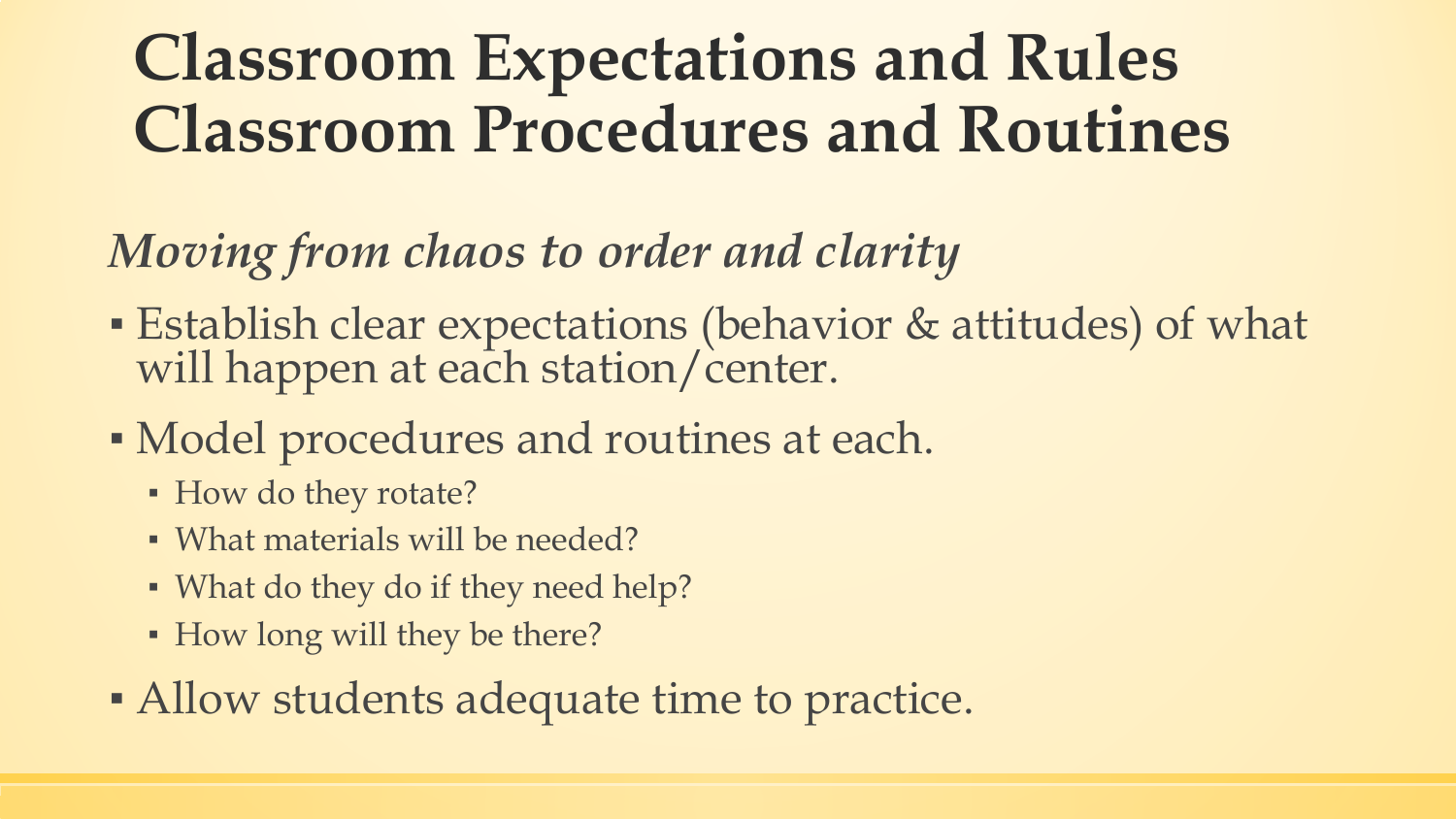# **Task Difficulty**

- Form flexible groups Group with intention!
	- **E** Based on instructional needs
	- Consider behaviors, attitudes, and work ethic
	- **5-7 students**
- Students should be able to do activities independently or with help from a peer of higher skill ability
- Should be interesting, challenging, and provide students a chance to practice skills in authentic ways – activities help students connect their learning to the real world or develop real-life habits of mind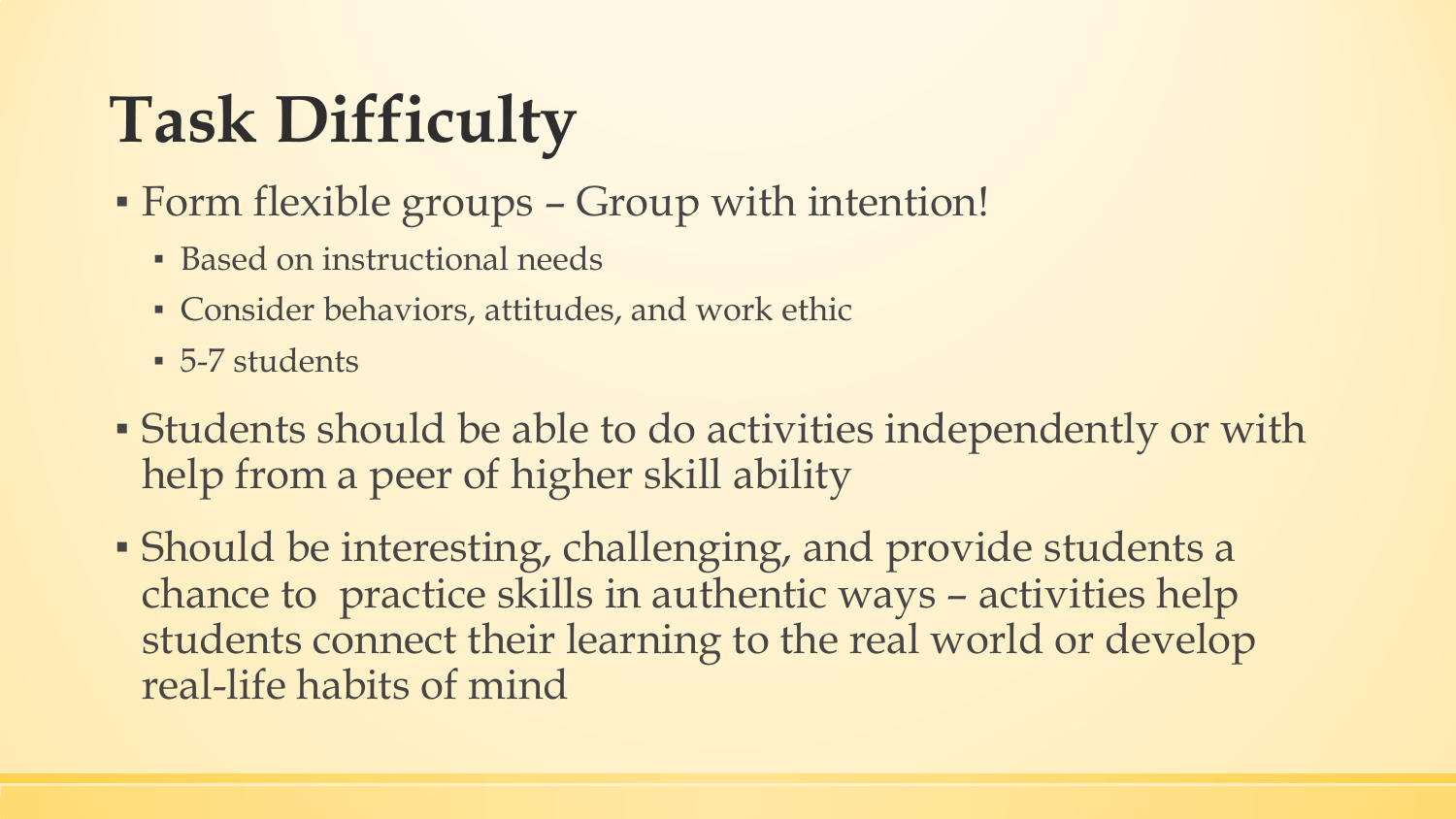## **Activity Sequencing and Choice Multiple Opportunities to Respond**

- Plan with the learning objective in mind, not the product.
- Consider the time you have allotted for the center.
- Work should be meaningful. "Busy work" is more likely to lead to off-task behavior!
- Open-ended activities start with the same assignment, but each student produces a different end product.
- Tiered activity all students doing the same activity, but at different "tiers"
- **Example 2018 Tearning menus / choice boards each student has individual** choice in their product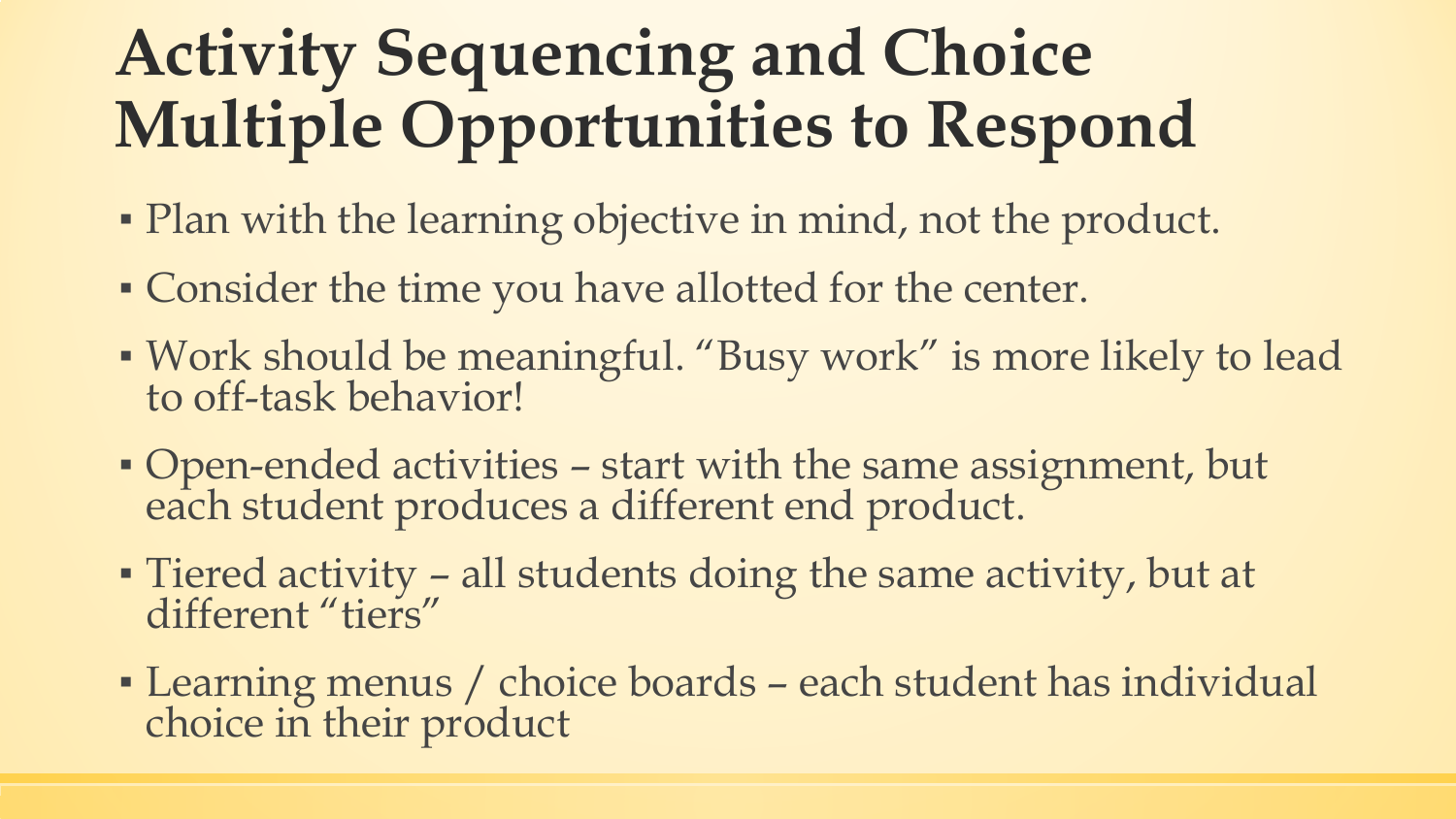## **Active Supervision**

- **Ensure students can successfully navigate student** centers before implementing a teacher led station into the rotation
- **Teacher is roaming the room and monitoring while** students learn the stations and the expectations

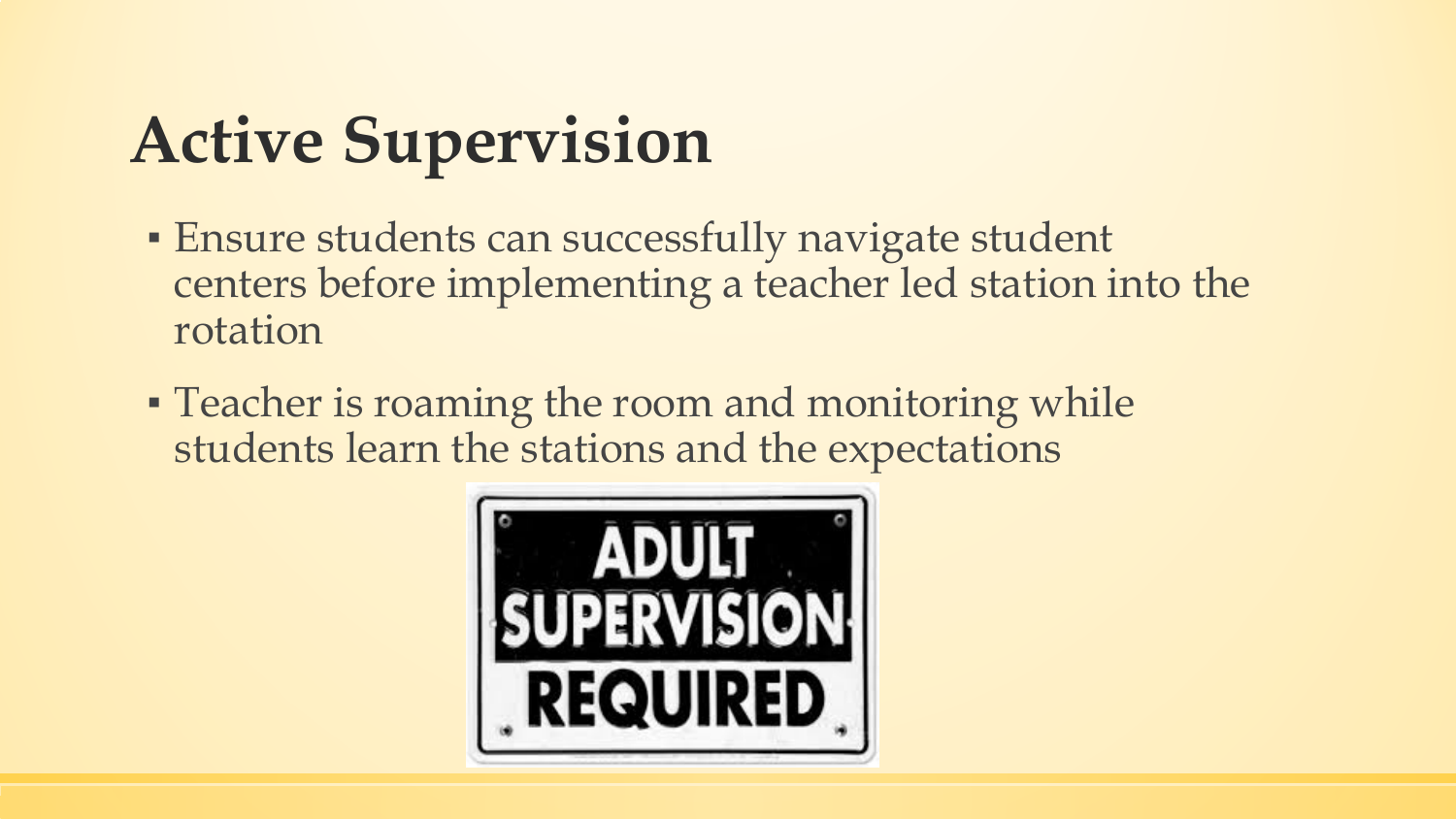## **Encouraging Appropriate Behavior**

- Increase use of reinforcers and specific, positive, feedback (SPF) until students learn center expectations
- Ensure centers are physically setup so that the teacher can still monitor and provide SPF when teacher led center is instituted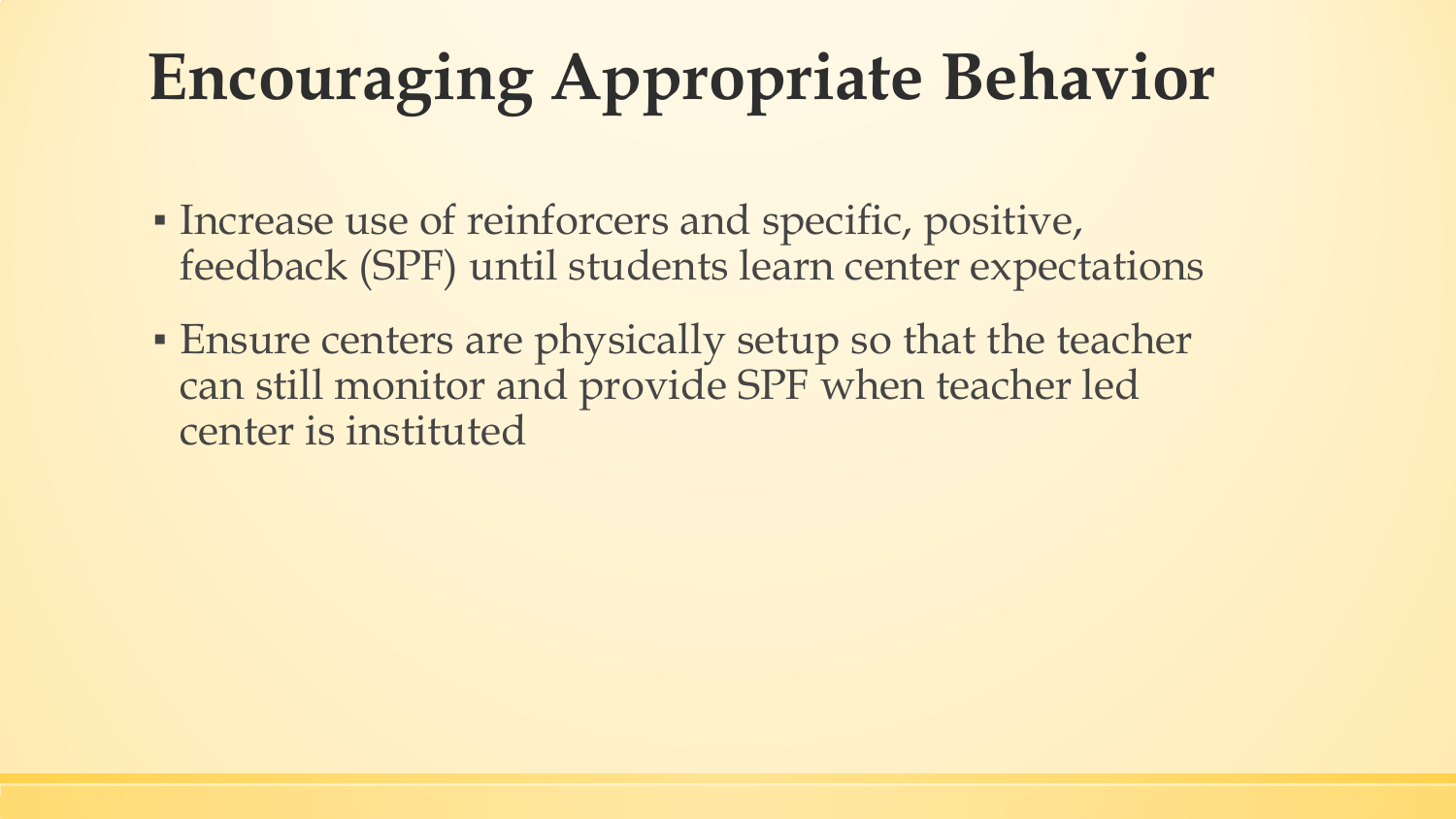# **Discouraging Inappropriate Behavior**

- Provide pre-corrects for stations in advance
- **Have explicit directions posted at each station**
- When inappropriate behavior occurs at a station consider:
	- Does the student understand what to do at the station?
	- Is the activity interesting/engaging?
	- Is the activity at the students independent work level?
	- Did I allow too much time at that station?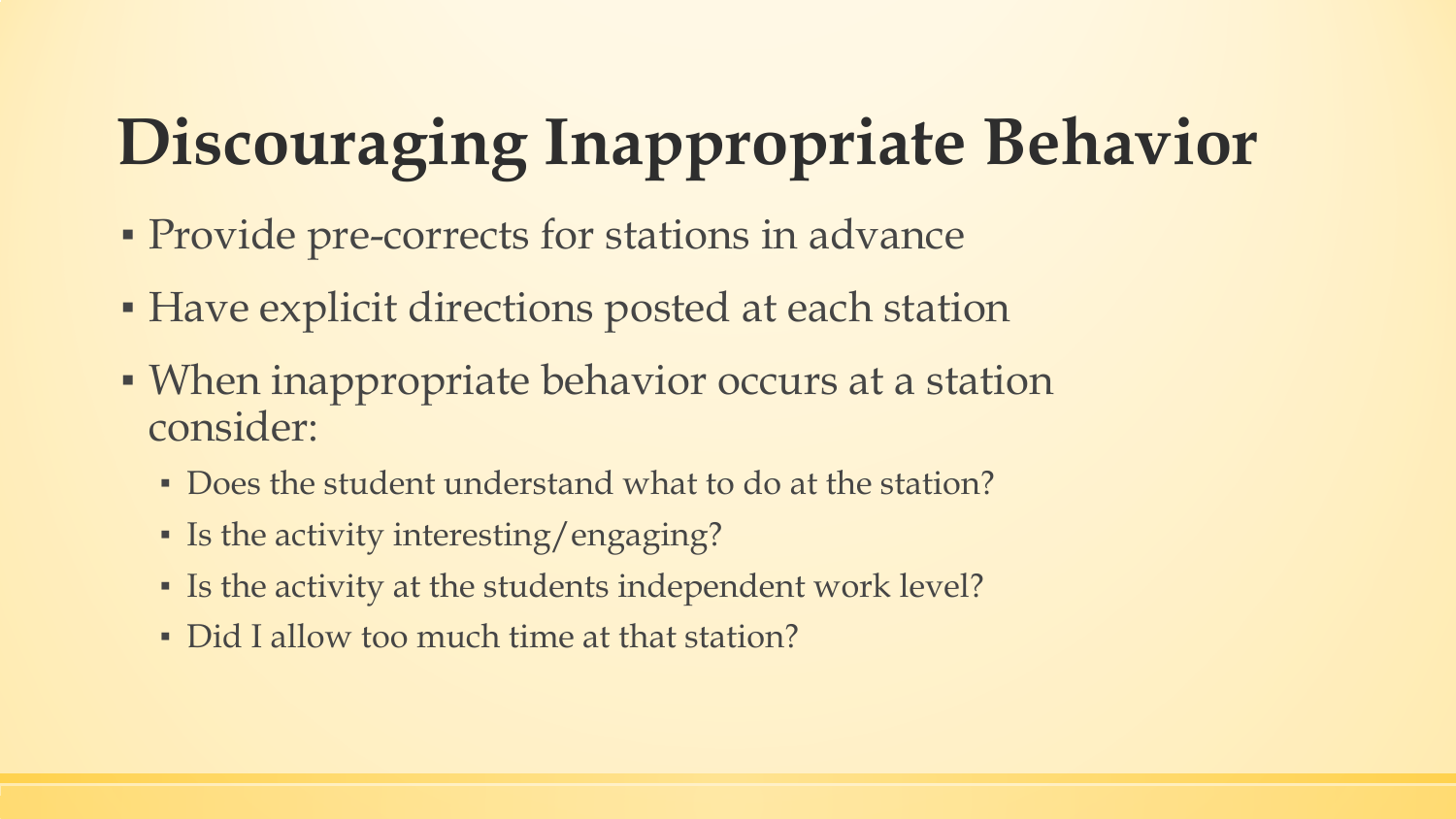

## **Let's do the Station Rotation!**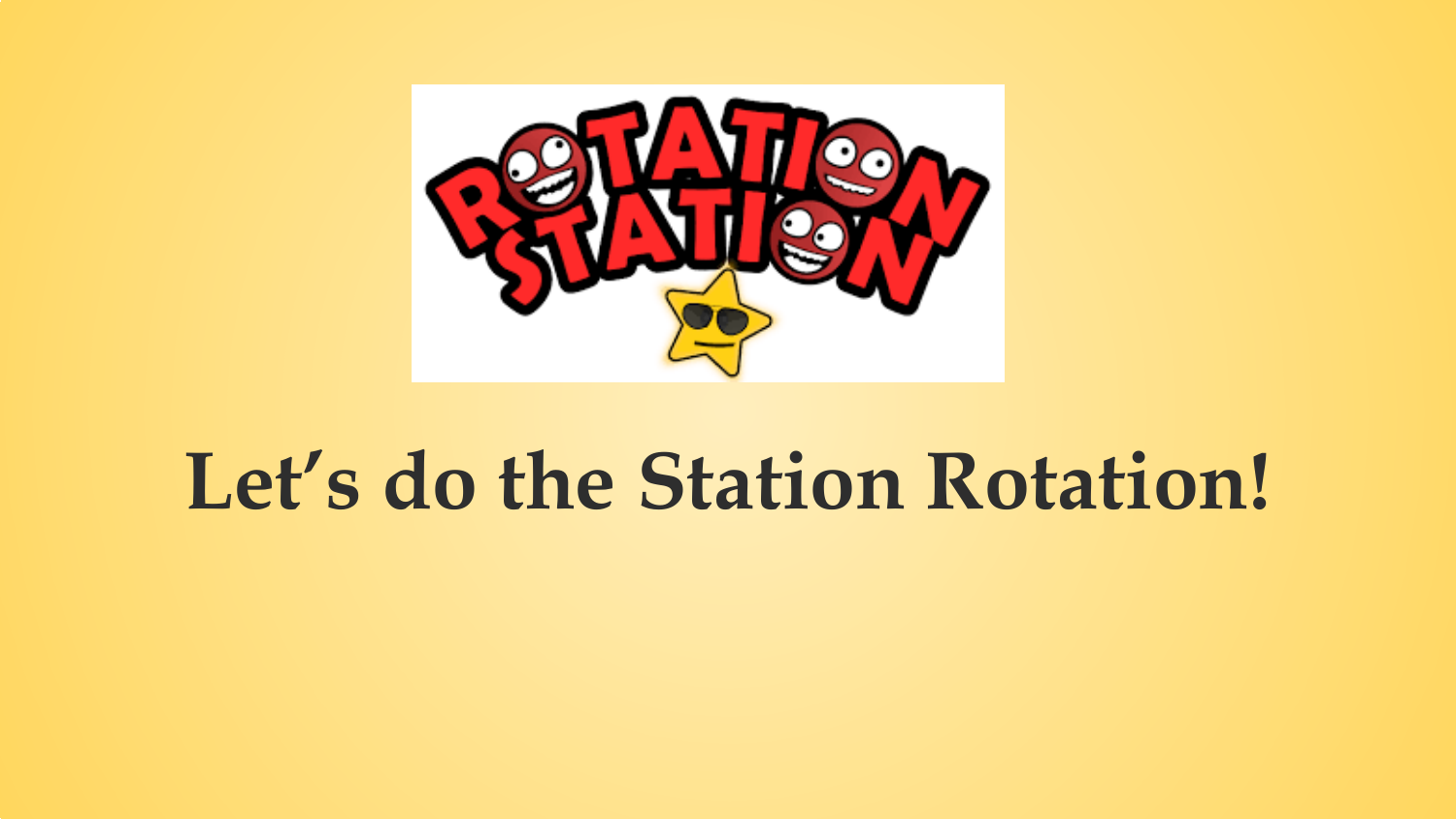- QR Codes
	- Explore how QR Codes might be used as a station/center in your classroom. Then follow the posted directions to answer questions on *Mentimeter*.
- Choice Boards
	- Discover the variety of options available with Choice Boards. Think and discuss with the group how you might use them in a station/center specific to your grade/content. Then post a "Tweet" on our "Twitter wall".
- **Educreations/PowToons/Comic Master** 
	- Roll the pocket die to receive your prompt. Then select one of these platforms to reply to the prompt.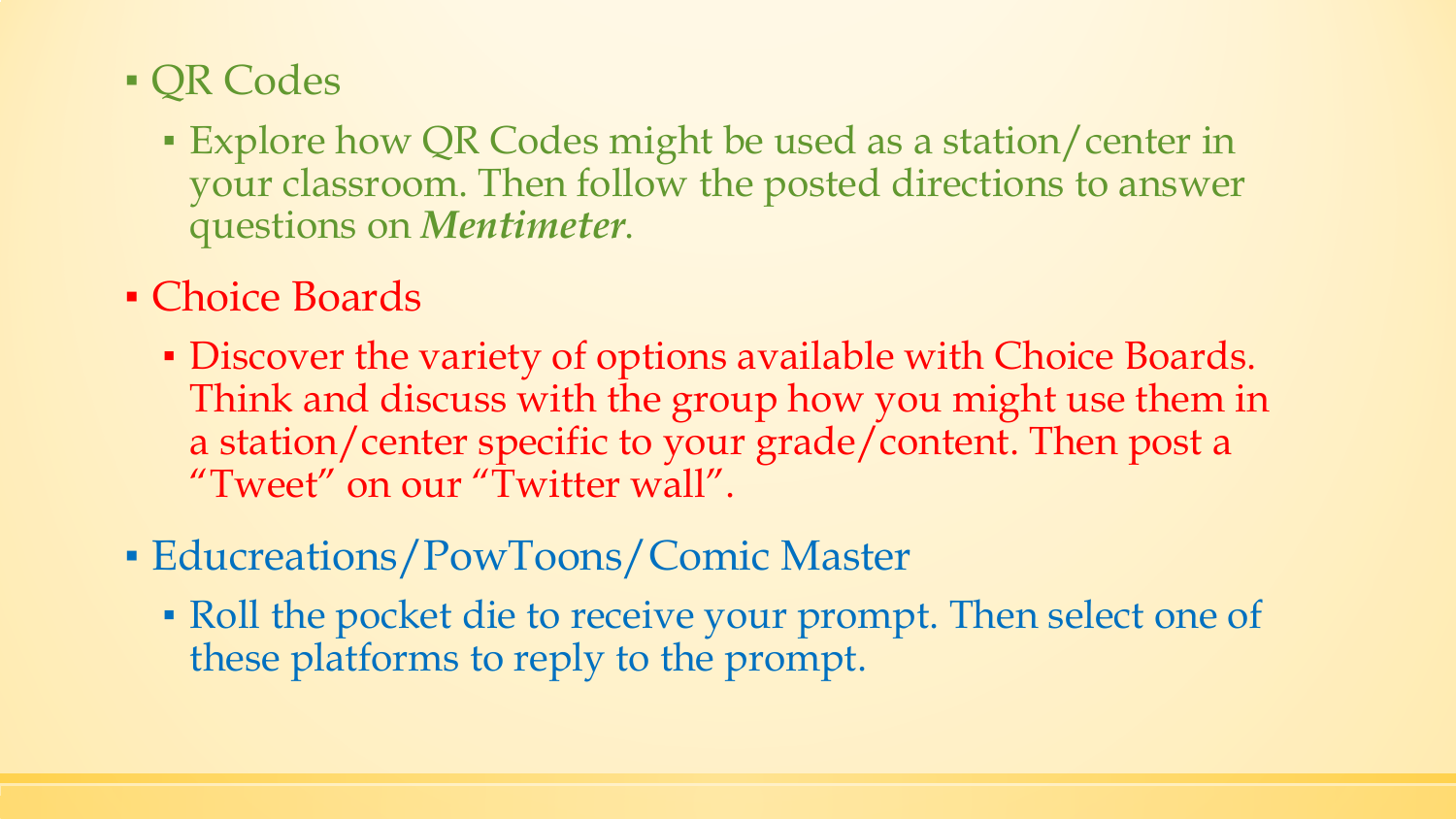### • HyperDocs

- Using provided devices, explore one of several HyperDocs. Then follow posted directions to answer prompt.
- Coding with Bee Bot
	- Discover coding with Bee the Bot! Roll the pocket die to determine your destination. Then program your bot to arrive at the correct location.

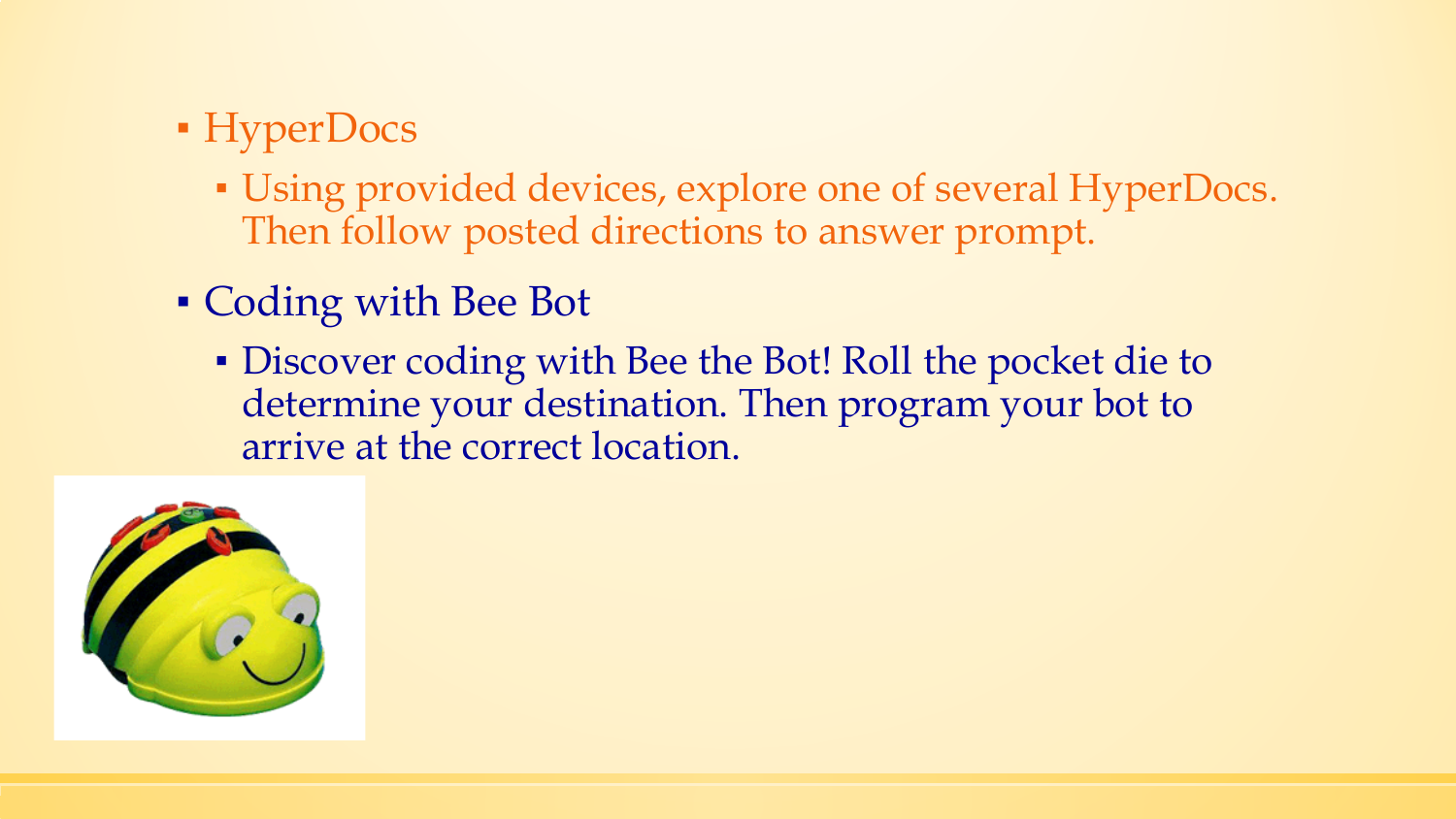## **Things to remember about our Station Rotation…**

- Start at the corresponding color as the "color dot" on your handout.
- We will signal with the "waterfall" when it is time to rotate.
- You have the CHOICE of what other stations you rotate to.
- Have fun!!!